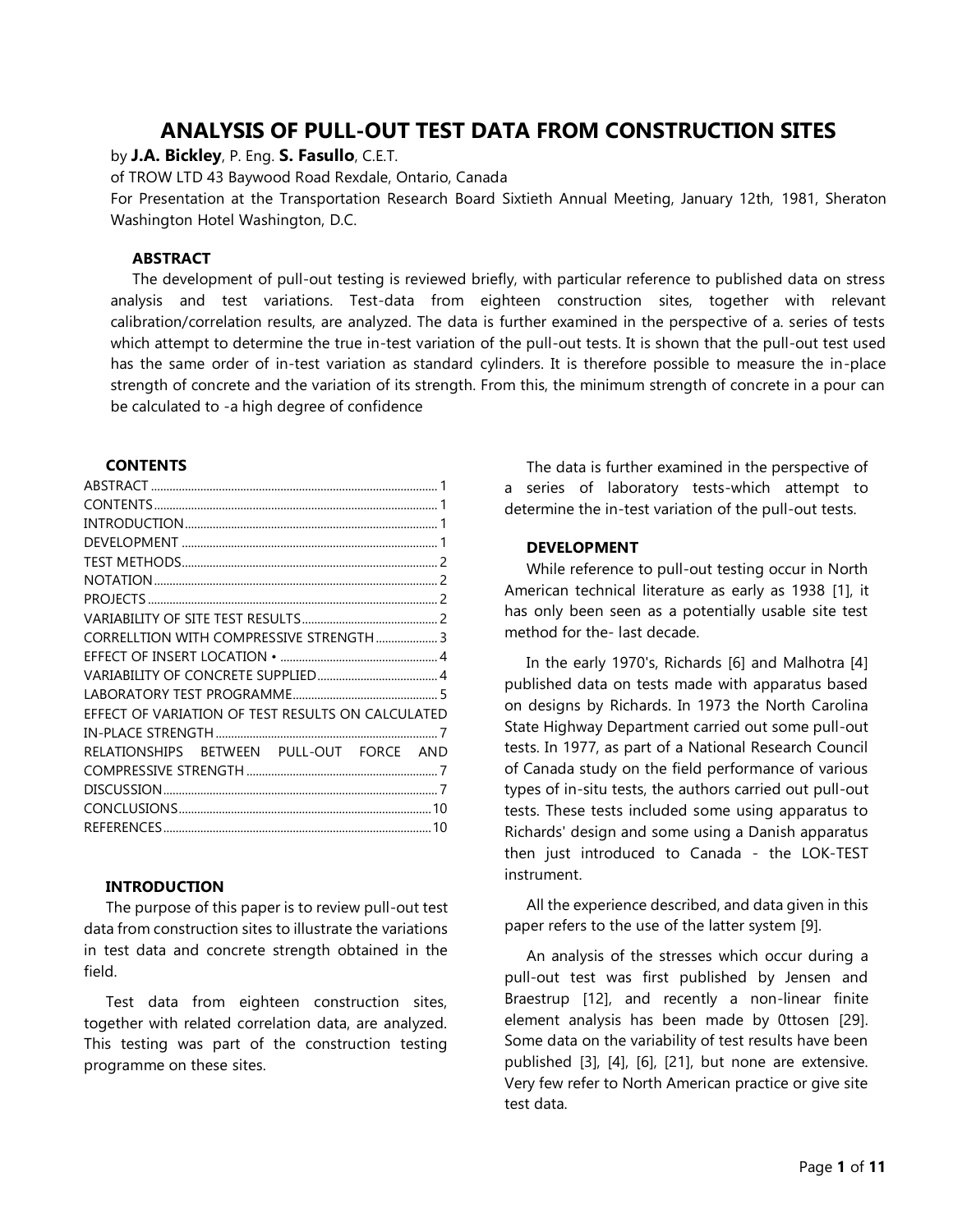# <span id="page-1-0"></span>**TEST METHODS**

| Pull-out tests | <b>ASTM C900-78T</b>      |
|----------------|---------------------------|
| $-1$           | $\sim$ $\sim$<br>$\cdots$ |

Cylinder tests ASTM C31-69, C39-72, C172-71, C192-76, and C617-76

Core tests **ASTM C42-77** 

# <span id="page-1-1"></span>**NOTATION**

| Standard deviation                                                        | σ                     | <b>MPa</b> |
|---------------------------------------------------------------------------|-----------------------|------------|
| Standard deviation of standard deviations                                 | $\sigma$ <sub>1</sub> | MPa        |
| Coefficient Of variation                                                  | v                     | %          |
| Number of results in a set                                                | n                     |            |
| Average strength x                                                        | $\bar{x}$             | MPa        |
| Average of the standard deviations of a<br>number of sets of test results | $\bar{x}_1$           | MPa        |
| Slope                                                                     | a                     |            |
| Intercept                                                                 | b                     |            |
| Correlation coefficient                                                   | r                     |            |
|                                                                           |                       |            |

### <span id="page-1-2"></span>**PROJECTS**

Since July 1978, the authors have used pull-out testing on the sites listed in Table 1.

# <span id="page-1-3"></span>**VARIABILITY OF SITE TEST RESULTS**

A summary of standard deviations of sets of results of pull-out tests made on most of the sites listed in Table 1 is given in Table 2.

To see if the number of pull-out tests in a set affected the variability of the test results, the data was further analyzed for several sites where there was an adequate number of tests using different numbers of inserts in a set. This analysis is summarized in Table 3.

As will be seen, the standard deviation decreases slightly but not significantly the number of pull-out tests in a set increases from six to ten. The in-test variability of sets of tests of sets of six or more pullouts appears.to be constant, which would be expected.

#### **Table 1.**Ontario Projects

|                | <b>Site</b>                          | <b>Structure</b>             | <b>Specified 28</b><br>Day Strength<br><b>MPa</b> | <b>Specified form</b><br>removal strength,<br><b>MPa</b> | <b>Number of Pull-</b><br>out Tests made<br>on the structure |
|----------------|--------------------------------------|------------------------------|---------------------------------------------------|----------------------------------------------------------|--------------------------------------------------------------|
| $\mathbf{1}$   | Ashbridges day                       | 205 m Chimney                | 27.6                                              | 6.9                                                      | 326                                                          |
| $\overline{2}$ | 2900 Battleford                      | 15 Storey Apartment          | 20.7                                              | 13.8                                                     | 719                                                          |
| 3              | <b>Continental Bank</b>              | 33 Storey Apartment          | 27.6                                              | 20.7                                                     | 700                                                          |
| 4              | Islington Ave. Bridge                | Segmental Bridge             | 41.4                                              | 10.3 (stressing)                                         | 45                                                           |
| 5              | Warden and Passmore                  | 20 Storey Apartment          | 20.7                                              | 15.5 mean<br>14.5 min                                    | 596                                                          |
| 6              | Dundas and Tomken                    | 15 Storey Apartment          | N/A                                               | 15.5 mean<br>13.8 min                                    | 316                                                          |
| $\overline{7}$ | Obelisk phase III                    | 24 Storey Apartment          | 27.6                                              | Not known                                                | 99                                                           |
| 8              | Consumers Gas, Hilton                | Silo Base                    | 27.6                                              | 20.7                                                     | 15                                                           |
| 9              | Red Hill Creek                       | <b>Trunk Sewer</b>           | 276                                               | 6.9                                                      | 30                                                           |
|                |                                      |                              | 20                                                | 14.5                                                     |                                                              |
| 10             | Lockwood Park                        | 12 Storey                    | 25                                                | 13.8                                                     | 368                                                          |
|                |                                      | Office Building              | 30                                                |                                                          |                                                              |
| 11             | 110 Bloor Street                     | 21 Storey<br>Office Building | 207                                               | 14.5                                                     | 348                                                          |
| 12             | York-Durham Street                   | Sewer Pipe Cradles           | 25                                                | 20                                                       | 63                                                           |
| 13             | Highway 427                          | Bridge Column                | N/A                                               | N/A                                                      | 240                                                          |
| 14             | Senior Citizen<br>Phillmore Building | 15 Storey Apartment          | 20.7                                              | 13.8                                                     | 301                                                          |
| 15             | Shipp Centre                         | 20 Storey<br>Office Building | 24.1                                              | 17.2                                                     | 88                                                           |
| 16             | Town of Vaugham                      | <b>Trunk Sewer</b>           | N/A                                               | Not known                                                | 19                                                           |
| 17             | <b>Trinity Square</b>                | Office Building              | 27.6                                              | 20.7                                                     | 28                                                           |
| 18             | Yukon                                | <b>Trunk Sewer</b>           | Not known                                         | Not known                                                | $---*$                                                       |
|                |                                      |                              | * Pre-construction correlation data only          |                                                          |                                                              |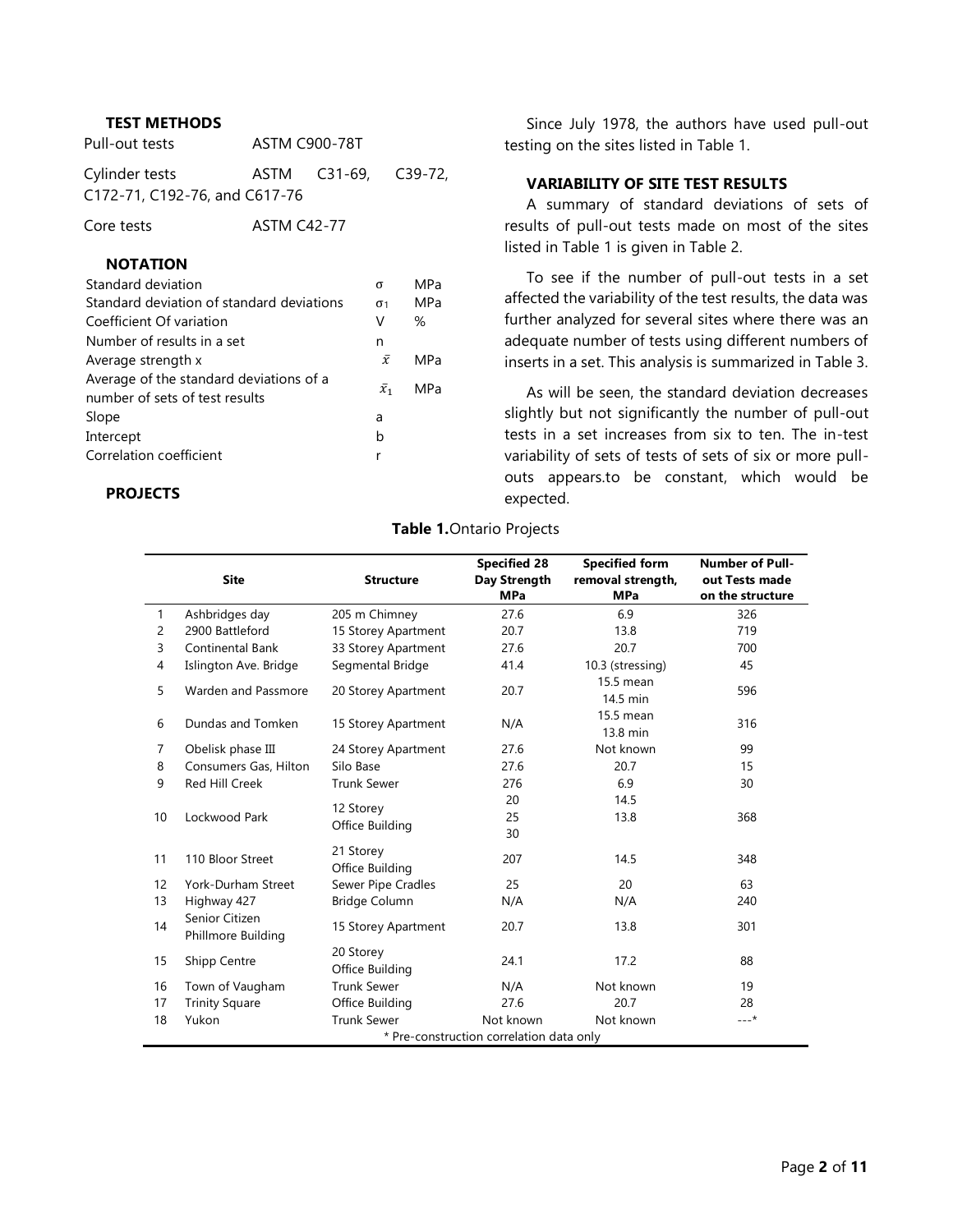**Table 2.** Standard deviations of sets of pull-out tests.

|    | <b>Site</b>                          | No. of sets<br>of Pull-out<br>tests made | $\overline{x}_1$<br><b>MPa</b> | $\sigma_{1}$<br><b>MPa</b> |
|----|--------------------------------------|------------------------------------------|--------------------------------|----------------------------|
| 1  | Ashbridges day                       | # 14                                     | 3.0                            | 1.2                        |
|    |                                      | $*21$                                    | 1.6                            | 0.7                        |
| 2  | 2900 Battleford                      | 66                                       | 3.4                            | 1.0                        |
| 3  | Continental Bank                     | 65                                       | 3.8                            | $\overline{\phantom{a}}$   |
| 5  | Warden and Passmore                  | 52                                       | 3.9                            | 1.2                        |
| 6  | Dundas and Tomken                    | 34                                       | 3.4                            | 0.8                        |
| 7  | Obelisk phase III                    | 12                                       | 2.3                            | 0.9                        |
| 8  | Consumers Gas, Hilton                | 1                                        | 2.7                            |                            |
| 10 | Lockwood Park                        | 48                                       | 2.3                            | 1.1                        |
| 11 | 110 Bloor Street                     | 42                                       | 2.9                            | 1.3                        |
| 12 | York-Durham Street                   | 7                                        | 2.6                            | 0.8                        |
|    |                                      | 8 (7 days)                               | 3.2                            | 1.4                        |
| 13 | Highway 427                          | @ 8 (28 days)                            | 4.2                            | 0.9                        |
|    |                                      | 8 (64 days)                              | 3.6                            | 1.0                        |
| 14 | Senior Citizen<br>Phillmore Building | 20                                       | 2.6                            | 1.1                        |
| 15 | Shipp Centre                         | 9                                        | 3.2                            | 1.1                        |
| 16 | Town of Vaugham                      | 2                                        | 2.4                            | 0.8                        |
| 17 | <b>Trinity Square</b>                | 2                                        | 3.6                            | 0.4                        |
|    |                                      | Average                                  | 3.1                            |                            |

Most sets of tests consist of 10 or more pull-out inserts, but numbers vary.

# Tests in the side of walls.

Tests in the top of walls.

@ Test inside of circular columns.

All other tests in soffits of slabs.

# <span id="page-2-0"></span>**CORRELLTION WITH COMPRESSIVE STRENGTH**

On most sites it has been the author´s practice to cast sets of cylinders, each containing a pull-out insert. This has been done at the start of each project to check the relationship between pull-out force and compressive strength. Generally, ten specimens have comprised a set, but on occasion different numbers have been used, such as six.

**Table 3.** Effect of the number of pull-out tests in a set on the standard deviation of sets of tests.

| Site |                                      |                  | Sets of 6 or<br>more Tests,<br><b>MPa</b> | Sets of 10 or<br>more Tests,<br><b>MPa</b> |              |
|------|--------------------------------------|------------------|-------------------------------------------|--------------------------------------------|--------------|
|      |                                      | $\overline{x}_1$ | $\sigma_{1}$                              | $\overline{x}_1$                           | $\sigma_{1}$ |
| 6    | Dundas and Tomken                    | 3.5              | 0.8                                       | 3.4                                        | 0.7          |
| 7    | Obelisk phase III                    | 2.6              | 0.7                                       | 2.6                                        | 0.4          |
| 11   | 110 Bloor Street                     | 3.1              | 12                                        | 3.1                                        | 1.2          |
| 14   | Senior Citizen<br>Phillmore Building | 2.6              | 1.0                                       | 2.6                                        | 1.1          |
| 15   | <b>Shipp Centre</b>                  | 3.6              | 0.8                                       | 3.0                                        | 1.2          |
|      |                                      | 3.1              | 0 ዓ                                       | 3.0                                        | 0.9          |

At the time of test the pull-out test is made and the cylinder is then capped and tested in the usual manner. By testing the pull-out just to failure and tapping the top of the cylinder prior to capping when slight dislodging of the pull-out cone has \_occurred, damage to the cylinder is almost always avoided.

Table 4 shows the data from a series of such tests made on laboratory cylinders. These were cast and tested in compression by the Ministry of Transportation and Communications. of Ontario. The pull-out tests were made for the Ministry by one of the authors.

| Table 4. Effect of pull-out tests on the strength of |           |  |  |  |
|------------------------------------------------------|-----------|--|--|--|
|                                                      | cylinders |  |  |  |

| Age at         |                               | <b>Compressive strength, MPa</b> |                                        |                             |  |  |
|----------------|-------------------------------|----------------------------------|----------------------------------------|-----------------------------|--|--|
| test,<br>days  | Slump,<br>mm                  | <b>Pull-out</b>                  | Cylinder<br>with Pull-<br>out          | <b>Standard</b><br>Cylinder |  |  |
|                | Crushed rock - 20.7 MPa mixes |                                  |                                        |                             |  |  |
| 3              | 83                            | 24.0                             | 23.3                                   | 23.6                        |  |  |
| $\overline{7}$ | 83                            | 28.0                             | 27.2                                   | 27.4                        |  |  |
| 3              | 32                            | 27.2                             | 24.9                                   | 25.7                        |  |  |
| $\overline{7}$ | 32                            | 27.0                             | 25.8                                   | 25.8                        |  |  |
|                |                               |                                  | Crushed rock - 34.5 MPa mixes          |                             |  |  |
| 3              | 83                            | 32.8<br>34.6                     |                                        | 34.2                        |  |  |
| 7              | 83                            | 34.7                             | 36.1                                   | 36.0                        |  |  |
| 3              | 32<br>34.7<br>34.5            |                                  |                                        | 34.4                        |  |  |
| 7              | 32                            | 36.5                             | 36.8                                   | 37.7                        |  |  |
|                |                               |                                  | Partly crushed gravel - 20.7 MPa Mixes |                             |  |  |
| 3              | 83                            | 26.4                             | 23.5                                   | 25.4                        |  |  |
| $\overline{7}$ | 83                            | 26.2                             | 22.9                                   | 25.1                        |  |  |
| 3              | 32                            | 25.4                             | 25.0                                   | 26.1                        |  |  |
| 7              | 32                            | 28.3                             | 29.0                                   | 29.3                        |  |  |
|                |                               |                                  | Partly crushed gravel - 34.5 MPa mixes |                             |  |  |
| 3              | 83                            | 28.7                             | 30.0                                   | 29.0                        |  |  |
| $\overline{7}$ | 83                            | 28.8                             | 32.5                                   | 33.3                        |  |  |
| 3              | 32                            | 34.8                             | 30.6                                   | 27.8                        |  |  |
| 7              | 32                            | 33.4                             | 31.2                                   | 32.5                        |  |  |

As will be seen from the results, this technique did not appear to have adverse effects on the strength of a cylinder containing a pull-out insert over the strength range tested.

Table 5 shows correlation data from a number of sites.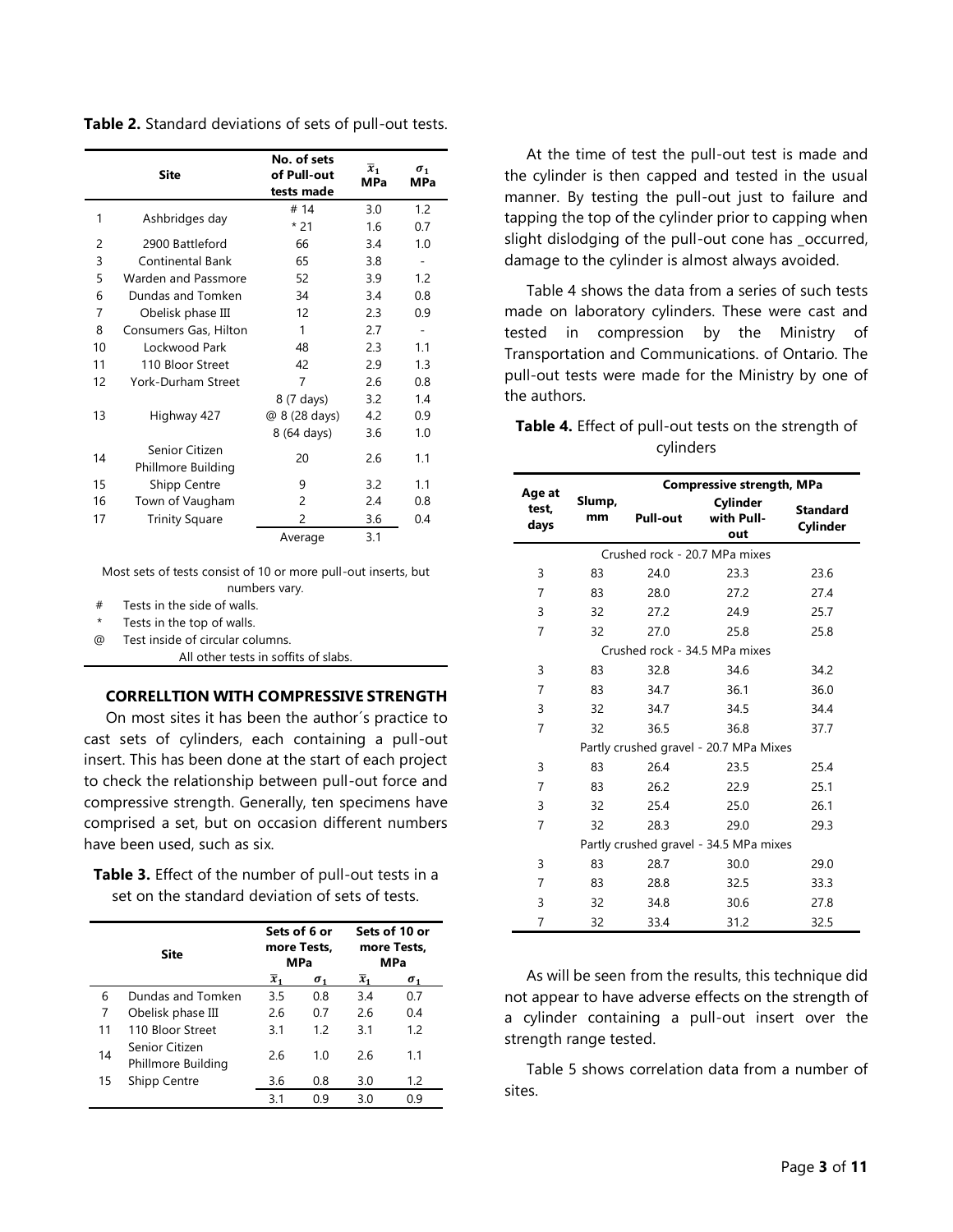|    | <b>Site</b>                                     | No.<br>of<br>tests |      | Range                    |      | a,<br>intercept | b,<br>slope | r    |
|----|-------------------------------------------------|--------------------|------|--------------------------|------|-----------------|-------------|------|
| 2  | 2900 Battleford                                 | 75                 | 7.1  | $\overline{\phantom{a}}$ | 38.3 | 147.2           | 165.3       | 0.99 |
| 3  | Continental Bank                                | 119                | 12.7 | $\overline{\phantom{a}}$ | 28.8 | 275.7           | 138.3       | 0.81 |
| 9  | Red Hill Creek                                  | 24                 | 9.7  | $\overline{\phantom{a}}$ | 44.4 | $-405.8$        | 171.4       | 0.92 |
| 10 | Lockwood Park                                   | 23                 | 5.0  | $\overline{\phantom{a}}$ | 32.6 | $-299.3$        | 179.5       | 0.94 |
| 12 | York-Durham<br>Street                           | 22                 | 13.7 | $\sim$                   | 34.4 | 268.8           | 136.4       | 0.87 |
| 18 | Yukon                                           | 28                 | 8.8  | $\sim$                   | 25.2 | $-431.7$        | 162.8       | 0.97 |
|    |                                                 |                    |      |                          |      | Average         |             | 0.92 |
|    | Sites 2, 3, 9,<br>10, 12, 18 **                 | 340                | 5.0  | $\sim$                   | 44.4 | $-52.9$         | 158.0       | 0.94 |
|    | ** Those sites plus miscellaneous sets of tests |                    |      |                          |      |                 |             |      |

**Table 5.** Correlation data: Pull-out force to cylinder compressive strength

# <span id="page-3-0"></span>**EFFECT OF INSERT LOCATION**

On Site 3, comparative tests were made comparing the strength of the top and bottom of the 9-inch slab with the results shown in Table 6.

Further tests were made on Site 17 to see if the difference in strength related to the testing method or to actual differences in the strength of the concrete. During a pour, three sets of seven cylinders were cast. Each cylinder contained two pull-cut inserts, one in the top and one in the bottom. Care Was taken to ensure as far as possible that compaction throughout the depth of the cylinders was uniform. Care was also taken to ensure that the inserts in the tops of the cylinders were fully submerged and that no-occluded air was present under the flotation plates.

**Table 6.** Comparison between strength of top and bottom of slab measured with pull-out tests.

|                                       | Inserts in<br>hottom<br>of slab | Inserts in<br>top of<br>slab |
|---------------------------------------|---------------------------------|------------------------------|
| Mean strength, $\bar{x}_1$ MPa        | 27 7                            | 23.8                         |
| Standard deviation, $\sigma_1$<br>MPa | 5.0                             | -51                          |
|                                       | $n = 10$ for both sets of tests |                              |

Pull-out tests were made at both ends of the cylinders, which were then capped and tested. Where the inserts at the top and their supporting flotation plates penetrated the cylinder below the top surface, the top one inch of such cylinders was cut off with a diamond saw before capping. Results are shown in Table 7. All tests were at an age of 5 days.

From these tests it will be seen that no significant difference in the test data resulted, whether inserts were cast in the top or bottom of a cylinder. In practice, however, the tests from Site 3 confirm other findings that there is a real difference between the strength of concrete in the top and bottom of a slab, presumably due to differences in compaction and curing. The tests from Site 3 show the top 25 mm (1 inch) to be about 15 per cent weaker than the bottom 25 nun (1 inch).

### <span id="page-3-1"></span>**VARIABILITY OF CONCRETE SUPPLIED**

On some of the sites the authors were not involved in standard cylinder testing. On other sites, where an accelerated construction programme was followed, a number of different mixes were used to meet one specified 28-day strength but produce minimum stripping strengths at different ages or in varying temperature conditions. For such sites an analysis of standard cylinder test results by ACI 214 procedures is inappropriate.

For sites where the same mix. was used for an extended period, typical ACI 214 data is given in Table 8.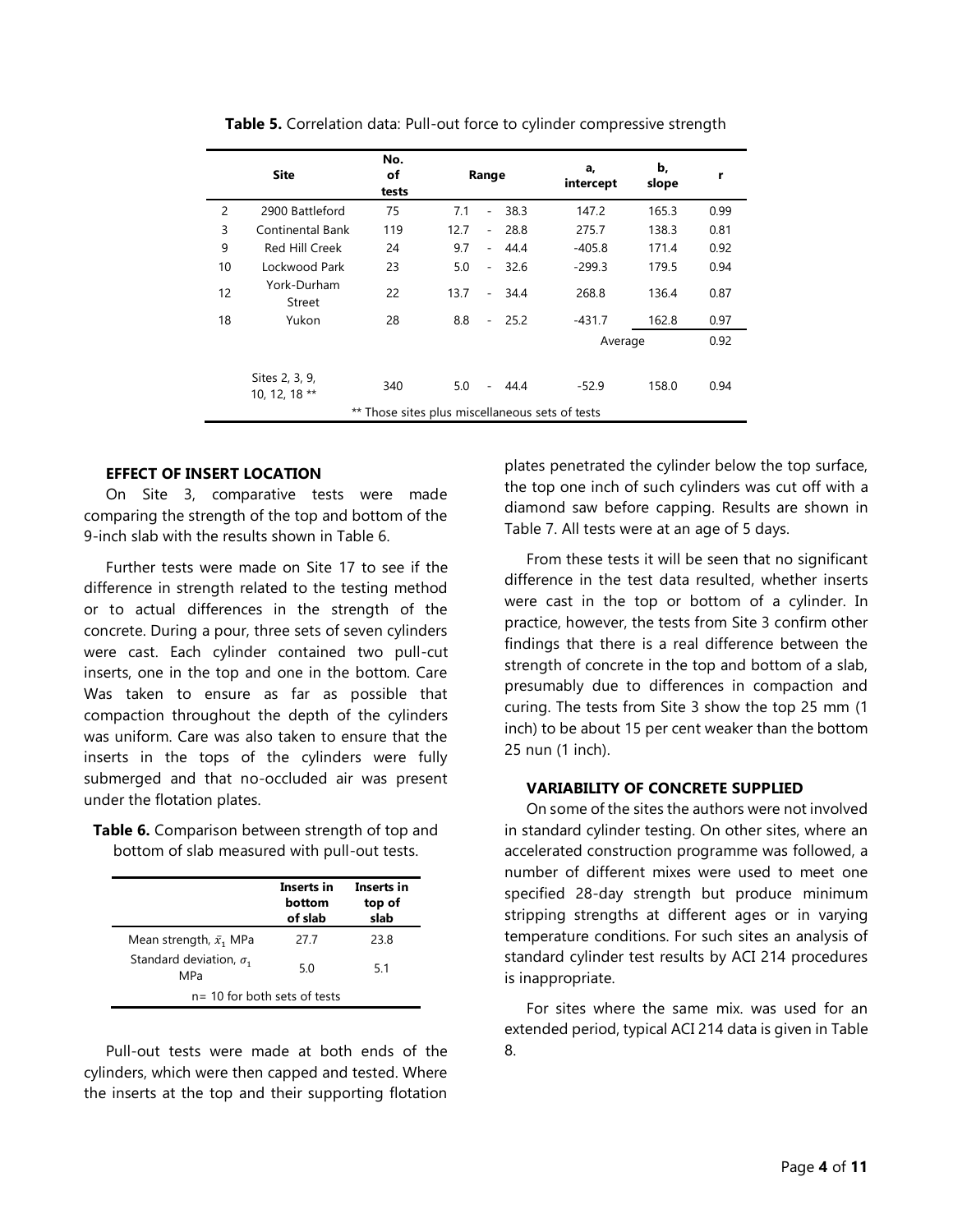| Table 7.  measured with pull-out tests. |  |  |  |
|-----------------------------------------|--|--|--|
|-----------------------------------------|--|--|--|

| Set            | Cylinder            | Pull-out force,      |                                    | Cylinder                |
|----------------|---------------------|----------------------|------------------------------------|-------------------------|
|                |                     |                      | kN                                 | compressive             |
|                |                     | <b>Top</b>           | <b>Bottom</b>                      | strength,<br><b>MPa</b> |
| 1              | 1                   | 33.0                 | 27.2                               | 30.3                    |
|                | $\overline{c}$      | 30.3                 | 30.3                               | 30.3                    |
|                | $\overline{3}$      | 33.5                 | 29.3                               | 29.5                    |
|                | 4                   | 29.3                 | 29.3                               | 30.5                    |
|                | 5                   | 32.4                 | 29.3                               | 30.8                    |
|                | 6                   | 33.0                 | 26.1                               | 31.7                    |
|                | 7                   | 31.4                 | 28.8                               | 30.8                    |
|                | $\bar{\chi}$        | 31.8                 | 28.6                               | 30.6                    |
|                | σ                   | 1.6                  | 1.4                                | 0.7                     |
|                | V                   | 5.0                  | 4.9                                | 2.2                     |
| 2              | 1                   | 34.5                 | 34.5                               | 36.8                    |
|                | $\overline{c}$      | 30.3                 | 36.6                               | 34.6                    |
|                | 3                   | 35.6                 | 30.3                               | 33.4                    |
|                | 4                   | 37.7                 | 36.6                               | 34.4                    |
|                | 5                   | 35.1                 | 27.7                               | 35.4                    |
|                | 6                   | 31.4                 | 31.9                               | 33.4                    |
|                | 7                   | 34.5                 | 35.1                               | 35.4                    |
|                | $\bar{\mathcal{X}}$ | 34.2                 | 33.2                               | 34.7                    |
|                | σ                   | 2.5                  | 3.4                                | 1.2                     |
|                | V                   | 7.3                  | 10.2                               | 3.5                     |
| $\overline{c}$ | 1                   | 30.9                 | 33.5                               | 37.3                    |
|                | $\overline{c}$      | 32.4                 | 31.9                               | 34.1                    |
|                | 3                   | 35.1                 | 33.0                               | 37.5                    |
|                | 4                   | 33.0                 | 31.4                               | 36.6                    |
|                | 5                   | 31.4                 | 30.3                               | 35.4                    |
|                | 6                   | 34.5                 | 37.7                               | 35.1                    |
|                | 7                   | 30.3                 | 35.1                               | 33.9                    |
|                | $\bar{x}$           | 32.5                 | 33.3                               | 35.7                    |
|                | σ                   | 1.8                  | 2.5                                | 1.5                     |
|                | V                   | 5.5                  | 7.5                                | 4.2                     |
|                |                     | Summary of all tests |                                    |                         |
|                | $\bar{\mathcal{X}}$ | 32.8                 | 31.7                               |                         |
|                | σ                   | 2.0                  | 2.4                                |                         |
|                | V                   | 6.1                  | 7.5                                |                         |
| $\star$        |                     |                      | Cylinders trimmed prior to capping |                         |

### <span id="page-4-0"></span>**LABORATORY TEST PROGRAMME**

To investigate the in-test variation of pull-out tests the following laboratory programme was carried out.

Three test panels,  $686$  mm x  $686$  mm x  $76$  mm (27) inches x 27 inches x 3 inches) thick were cast, one from each of three batches of concrete. Each of the three batches was designed to a different target strength, i.e. 15, 25 and 35 MPa (2180, 3630 and -5090 psi) at 28 days. Mixing was in a 0.09  $m^3$  (3 cu. ft.) Creatance multi-flow Type LE pan mixer.

| <b>Site</b> | <b>Specified 28-day</b><br>compressive<br>strength, MPa | No. Of<br>sets of<br>results |              | 7-day<br><b>MPa</b> | 28-<br>day<br>MPa |
|-------------|---------------------------------------------------------|------------------------------|--------------|---------------------|-------------------|
| 3.0         | 27.6                                                    | 37.0                         | $\bar{x}$    |                     | 37.7              |
|             |                                                         |                              | σ            |                     | 2.9               |
|             |                                                         |                              | V            |                     | 7.8               |
|             |                                                         | 47                           | $\bar{\chi}$ | 38.9                | 47.3              |
|             |                                                         |                              | σ            | 2.2                 | 2.5               |
|             |                                                         |                              | ٧            | 6.7                 | 5.3               |
|             |                                                         | 27                           | $\bar{x}$    | 37.8                |                   |
|             |                                                         |                              | σ            | 2.5                 |                   |
|             |                                                         |                              | V            | 6.7                 |                   |
| 5.0         | 20.7                                                    | $51*$                        | $\bar{x}$    | 28.6                | 35.4              |
|             | 27.6 used                                               | 55#                          | σ            | 3.3                 | 3.5               |
|             |                                                         |                              | V            | 11.6                | 9.9               |
| 14.0        | 20.7                                                    | 13.0                         | $\bar{x}$    |                     | 33.9              |
|             | 27.6 used                                               |                              | $\sigma$     |                     | 2.2               |
|             |                                                         |                              | ٧            |                     | 6.5               |
|             | $^\star$                                                | 7-day results                |              |                     |                   |
|             | #                                                       | 28-day results               |              |                     |                   |

**Table 8.** Statistical analysis of standard cylinder tests

Eight pull-out and eight 38 MH (1 1/2 inch) core tests. were made on each panel. Two standard 150 mm x 300 mm (6-inch diameter by 12 inch) cylinders were cast from each batch of concrete. Figure 1 shows the test locations. The spacing between tests was based on Ottesen's [29] finite element analysis to ensure as far as possible that stress distributions in the panel during the testing of one specimen did not affect the concrete that would be stressed by the testing of any other specimens:

In the casting of each panel, every effort was made to place and compact the concrete so as to produce as uniform a panel of concrete as possible.

The standard cylinders were tested at 28 days and the pull-outs and cores at 7 days. Test results are shown in Table 9.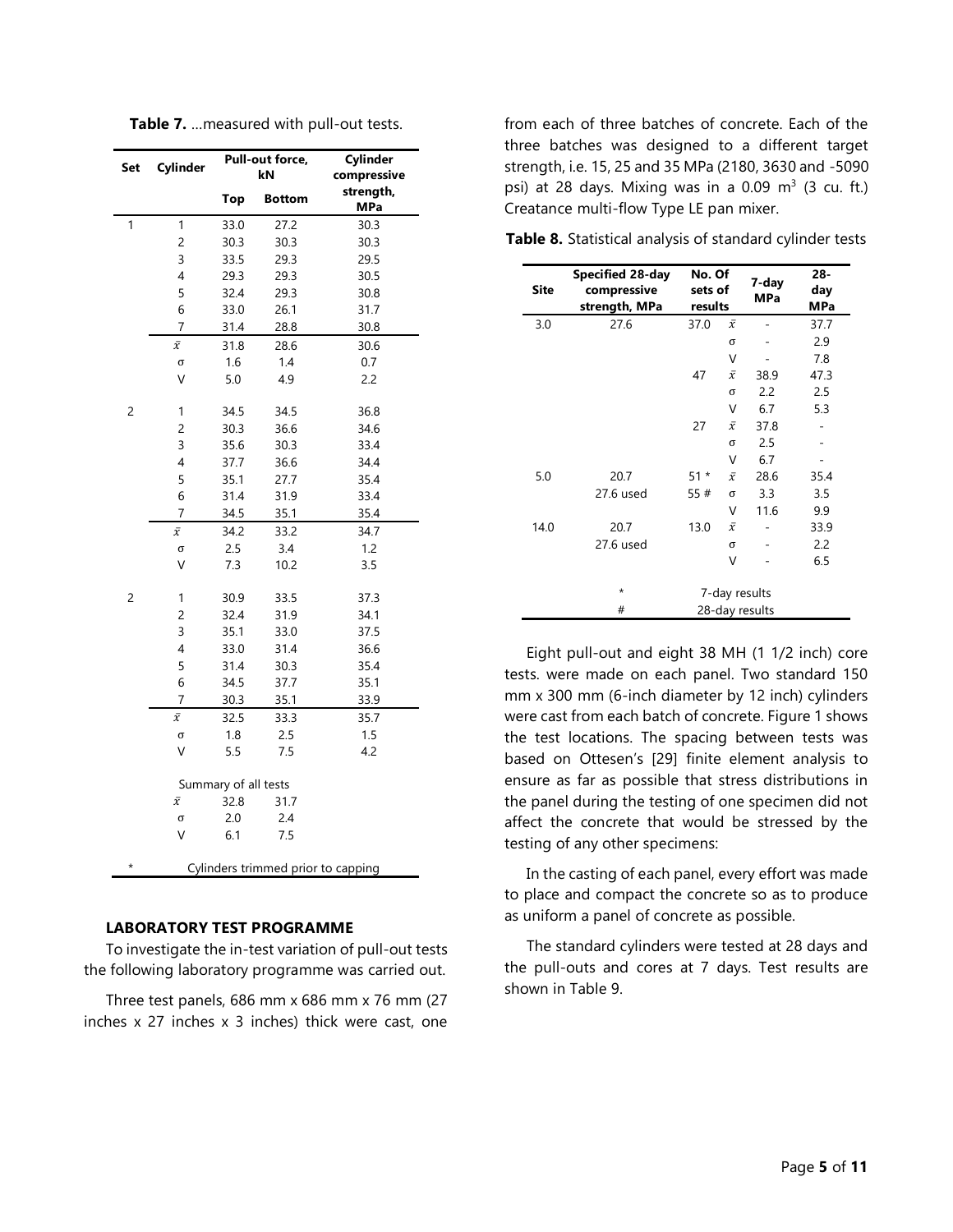



|                                             | Panel 1                                                      |                                                                   | Panel 2                                                  |                                                                          | Panel 3                                                  |                                                                   |
|---------------------------------------------|--------------------------------------------------------------|-------------------------------------------------------------------|----------------------------------------------------------|--------------------------------------------------------------------------|----------------------------------------------------------|-------------------------------------------------------------------|
| <b>Target compressive.</b><br>strength, MPa |                                                              | 15.0                                                              |                                                          | 25.0                                                                     |                                                          | 35.1                                                              |
| Slump, mm                                   |                                                              | 50.8                                                              |                                                          | 57.2                                                                     |                                                          | 88.9                                                              |
| Air content, %                              |                                                              | 2.0                                                               | 2.0                                                      |                                                                          | 1.9                                                      |                                                                   |
| 28-day compressive                          |                                                              |                                                                   |                                                          |                                                                          |                                                          |                                                                   |
| strength (ASTM C                            |                                                              | 17.1                                                              |                                                          | 25.4                                                                     |                                                          | 37.8                                                              |
| 39), MPa                                    |                                                              |                                                                   |                                                          |                                                                          |                                                          |                                                                   |
| Average                                     |                                                              | 17.3                                                              |                                                          | 25.8                                                                     |                                                          | 35.9                                                              |
|                                             | Pull-<br>out<br>force,<br>kN<br>17.1<br>15.6<br>16.6<br>16.6 | Core<br>comp.<br>strength,<br>MPa<br>10.1<br>13.4<br>12.6<br>13.0 | Pull-out<br>force,<br>kN<br>21.5<br>23.4<br>24.4<br>23.4 | Core<br>comp.<br>strength,<br><b>MPa</b><br>19.5<br>21.1<br>21.1<br>21.1 | Pull-out<br>force,<br>kN<br>25.4<br>30.3<br>28.3<br>26.4 | Core<br>comp.<br>strength,<br>MPa<br>29.2<br>29.2<br>29.2<br>31.7 |
|                                             | 16.6                                                         | 13.4                                                              | 23.4                                                     | 21.1                                                                     | 28.3                                                     | 29.6                                                              |
|                                             | 15.6                                                         | 12.6                                                              | 22.9                                                     | 20.8                                                                     | 28.8                                                     | 26.4                                                              |
|                                             | 16.1                                                         | 13.4                                                              | 23.4                                                     | 21.5                                                                     | 27.8                                                     | 29.6                                                              |
|                                             | 16.6                                                         | 13.8                                                              | 24.4                                                     | 20.3                                                                     | 27.8                                                     | 28.4                                                              |
| $\bar{x}$                                   | 16.4                                                         | 12.8                                                              | 23.4                                                     | 20.8                                                                     | 27.9                                                     | 29.2                                                              |
| $\sigma$                                    | 0.53                                                         | 1.1                                                               | 0.9                                                      | 0.6                                                                      | 1.5                                                      | 1.4                                                               |
| V                                           | 3.2                                                          | 9.1                                                               | 3.9                                                      | 3                                                                        | 5.3                                                      | 5.1                                                               |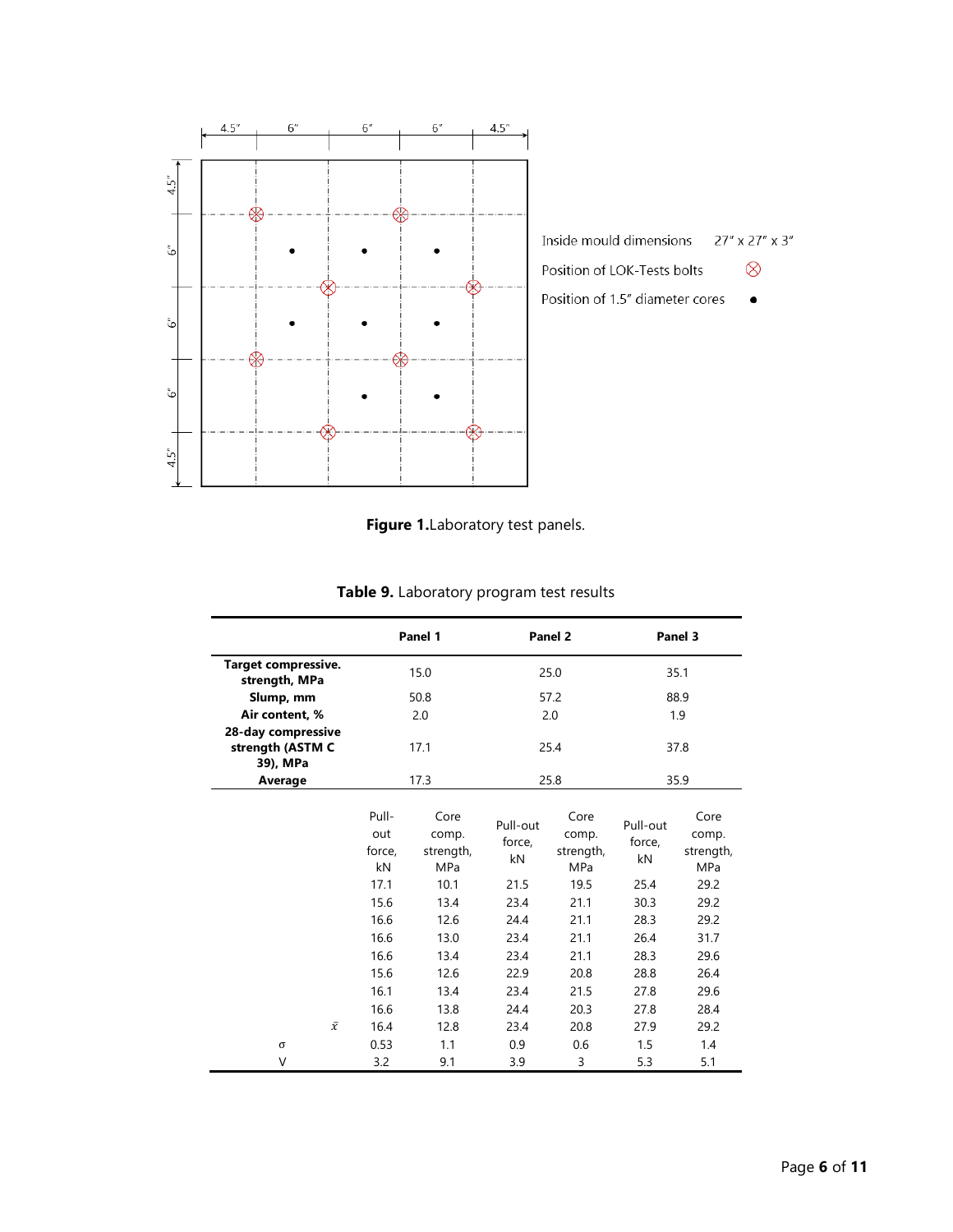## <span id="page-6-0"></span>**EFFECT OF VARIATION OF TEST RESULTS ON CALCULATED IN-PLACE STRENGTH**

It is the authors practice to calculate the minimum strength of a pour of concrete as follows:

| Min. strength = Mean Value of Test Results - $k * \sigma$ |  |  |  |  |  |  |
|-----------------------------------------------------------|--|--|--|--|--|--|
|-----------------------------------------------------------|--|--|--|--|--|--|

**Table 10.** Constant k for different numbers of pullout inserts tested in a pour

| n  | k    | n  | k    |
|----|------|----|------|
| 3  | 2.5  | 15 | 1.58 |
| 4  | 2.13 | 16 | 1.57 |
| 5  | 1.96 | 17 | 1.55 |
| 6  | 1.86 | 18 | 1.54 |
| 7  | 1.79 | 19 | 1.54 |
| 8  | 1.74 | 20 | 1.53 |
| 9  | 1.7  | 25 | 1.5  |
| 10 | 1.67 | 30 | 1.47 |
| 11 | 1.65 | 35 | 1.46 |
| 12 | 1.62 | 40 | 1.44 |
| 13 | 1.61 | 45 | 1.43 |
| 14 | 1.59 | 50 | 1.43 |

Where a is the standard deviation and k is taken from a table and is based on the number of tests performed on the particular pour of concrete. See Table 10

Generally, ten or More tests are used to determine the strength of a concrete pour.

If  $\sigma$  is the standard deviation of the test results, and  $\sigma_c$  and at the true standard deviations of the concrete strength and the test method respectively, then:

$$
\sigma = \sqrt{\sigma_c^2 + \sigma_t^2}
$$

From Table 2 it will be seen that a typical average value for  $σ<sub>c</sub>$  would be 3.1 MPa (456 psi). From Table 9 an appropriate in-test value for  $\sigma_t$  would be 1.0 MPa (145 psi).

Table 11 shows the effect of inherent testing variations. on the calculated minimum strength for sets of ten tests when the above values are used. As will be seen, the variation in the test only affects the minimum strength calculated by 0.3 MPa (40 psi).

|  | Table 11. Effect of testing variation on calculated |  |
|--|-----------------------------------------------------|--|
|  | minimum strength                                    |  |

| Average<br>strength of           | <b>Calculated minimum</b><br>strength $\overline{x}$ - $k\sigma$ |                                                     |  |  |
|----------------------------------|------------------------------------------------------------------|-----------------------------------------------------|--|--|
| concrete $(\overline{x})$<br>Mpa | Including<br>testing<br>variation $\sigma_t$                     | <b>Excluding</b><br>testing<br>variation $\sigma_t$ |  |  |
| 6.9                              | 1.6                                                              | 1.9                                                 |  |  |
| 13.8                             | 8.5                                                              | 8.8                                                 |  |  |
| 20.7                             | 15.4                                                             | 15.7                                                |  |  |
| 276                              | 22 3                                                             | 226                                                 |  |  |

e.g.

 $\sigma = \sqrt{\sigma_c^2 + \sigma_t^2}$  $\sigma^2 = \sigma_c^2 + \sigma_t^2$  $\sigma_c^2 = \sigma^2 - \sigma_t^2$  $\sigma_c^2 = 3.14^2 - 1.0^2$  $\sigma_c^2 = 2.98$ ∴ for a 6,9 MPa average strength and excluding testing variation  $\bar{x} - k\sigma = 6.9 - 1.67(2.98) = 1.92$ 

# <span id="page-6-1"></span>**RELATIONSHIPS BETWEEN PULL-OUT FORCE AND COMPRESSIVE STRENGTH**

The data in Table 5 is shown graphically in Figure 2. In Figure 3 this relationship is shown for all the data in Table 5 plus some miscellaneous sets of correlation data combined in one regression analysis. Each line is drawn from the lowest to the highest test result in each set of data. Also shown on both figures is the relationship recommended by the manufacturer of the test equipment. As will be seen, this generally gives conservative values. for compressive strength compared to those derived from t - Figure 2 and Figure 3 lines. The only exception Would be some values derived from the line for Site 12 which used 38 mm (1 ½ inches) aggregate.

#### <span id="page-6-2"></span>**DISCUSSION**

In applying the system to site use, the authors checked the manufacturer's recommended relationship by casting and testing sets of ten cylinders containing pull-out inserts. The averages of each set were plotted graphically and, the best fitting straight line drawn.

In retrospect, some problems are seen in this procedure. At higher strengths there is a tendency for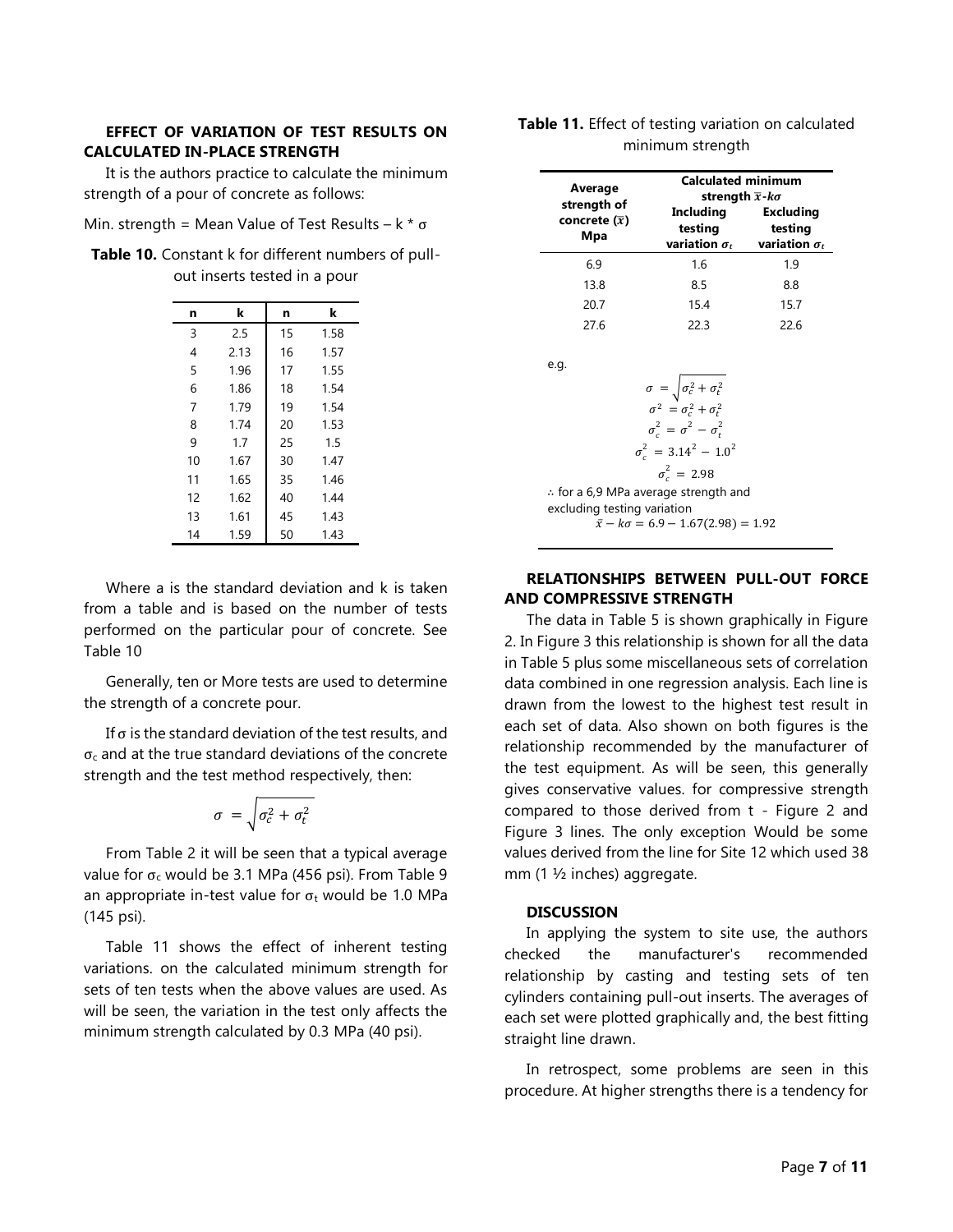radial cracks to appear in the ends of the cylinders during pull-out tests. This may affect the values obtained at higher strengths. Perhaps the use of 203 mm (8 inch) cubes which is carman Danish practice, would be preferable for correlation purposes.

A fundamental problem arises in the need to relate pull-out tests to the standard cylinder. It is felt that this may be confusing the issue. When tests from a large number of sites, involving different mixes, testing instruments and technicians, are subjected to regression analysis (Table 5.and Figure 3), a high degree of correlation is found to apply.



**Figure 2.** Correlation data for six sites.

The authors are therefore convinced that the pullout test measures a property of concrete, and that this is either compressive strength or has a constant relationship to compressive strength.

Data obtained from two cooling tower contractors confirms the high correlation, viz.

| Site              | <b>Test Series</b> | n   |      |
|-------------------|--------------------|-----|------|
| Susquehanna       |                    | 46  | 0.91 |
|                   | 2                  | 127 | 0.90 |
| Arkansas          |                    | 120 | 0.92 |
| <b>Grand Gulf</b> | 1                  | 54  | 0.88 |
|                   | $\mathcal{P}$      | 52  | 0.93 |
|                   | 1 and $2$          | 106 | 0.91 |

The only site reported in Table 5 having a coefficient of correlation less than 0.83 was Site 3. In this case it is seen that the compressive strength range of the correlation data is only 16.6 MPa (2400 psi). It is felt that a set of correlation tests should span a compressive strength range of at 'least 20.7 MPa (3000 psi) and preferably More. The greater the range the truer the slope appears to be. Regression analysis is considered preferable to graphical plotting as a means of determining the correlation given by the test data. The analysis should be made using individual results, not the average of sets of results.

The use of sets of ten cylinders containing pull-out inserts was based on procedures used during the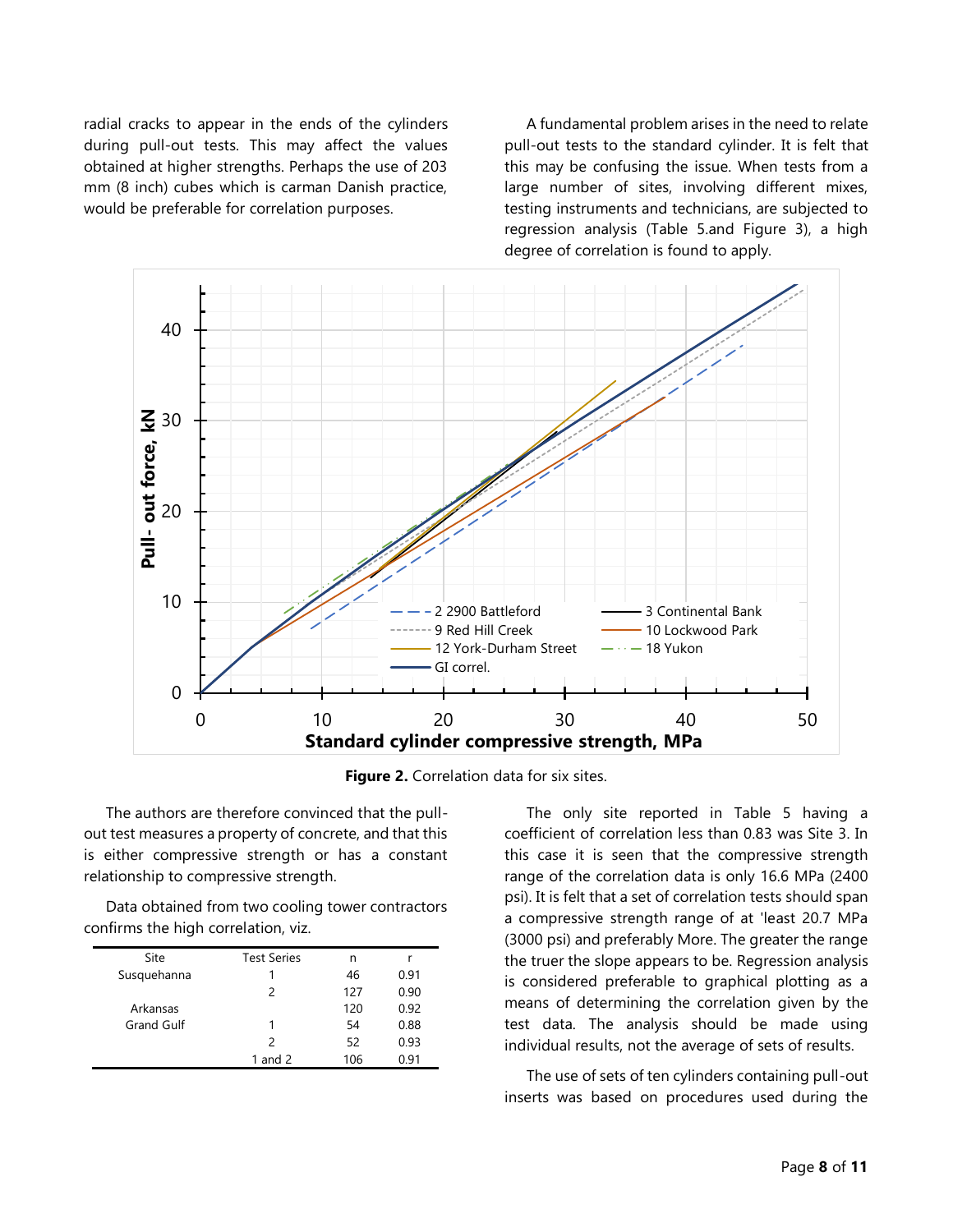development of the system and the feeling that this was necessary to take in-test variations into account. Correlations using inserts cast into cylinders tended to confirm this, showing a coefficient of variation of about 10 per cent.

As shown by-the laboratory test programme, however, the in-test variation of the pull-out test is of the same order as that of the standard cylinder. Pairs of cylinders containing inserts would therefore probably suffice for each point on a correlation curve.

It is therefore clear that the variation- in the strength of in-place concrete is determined by the pull-out test, the effect of in-test variations being insignificant. For practical purposes the effect of this variation can be ignored. The variation of the in-place strength of concrete over a wide range of ages is shown to average a standard deviation of about 2.8 MPa (400 psi).



**Figure 3.** All correlation data combined

Examination of the data in Tables 2 and 3 shows there is only a crude relationship between age of test and standard deviation. Only at very early ages and low compressive strengths is a consistently lower than average, i.e. Site 1 tests on the top of the wall for form removal at 6.9 MPa (1000 psi). Most of the data in Table 2 is for tests between 1 and 7 days after casting, but for Site 13 where tests were made up to 64 days,

there is no consistent or significant age-strength relationship variation in standard deviation.

It also follows that the minimum strength, of a pour of concrete is accurately calculated by the procedure outlined.

As represented by Table 8, the supply to all the sites reported was from well controlled plants.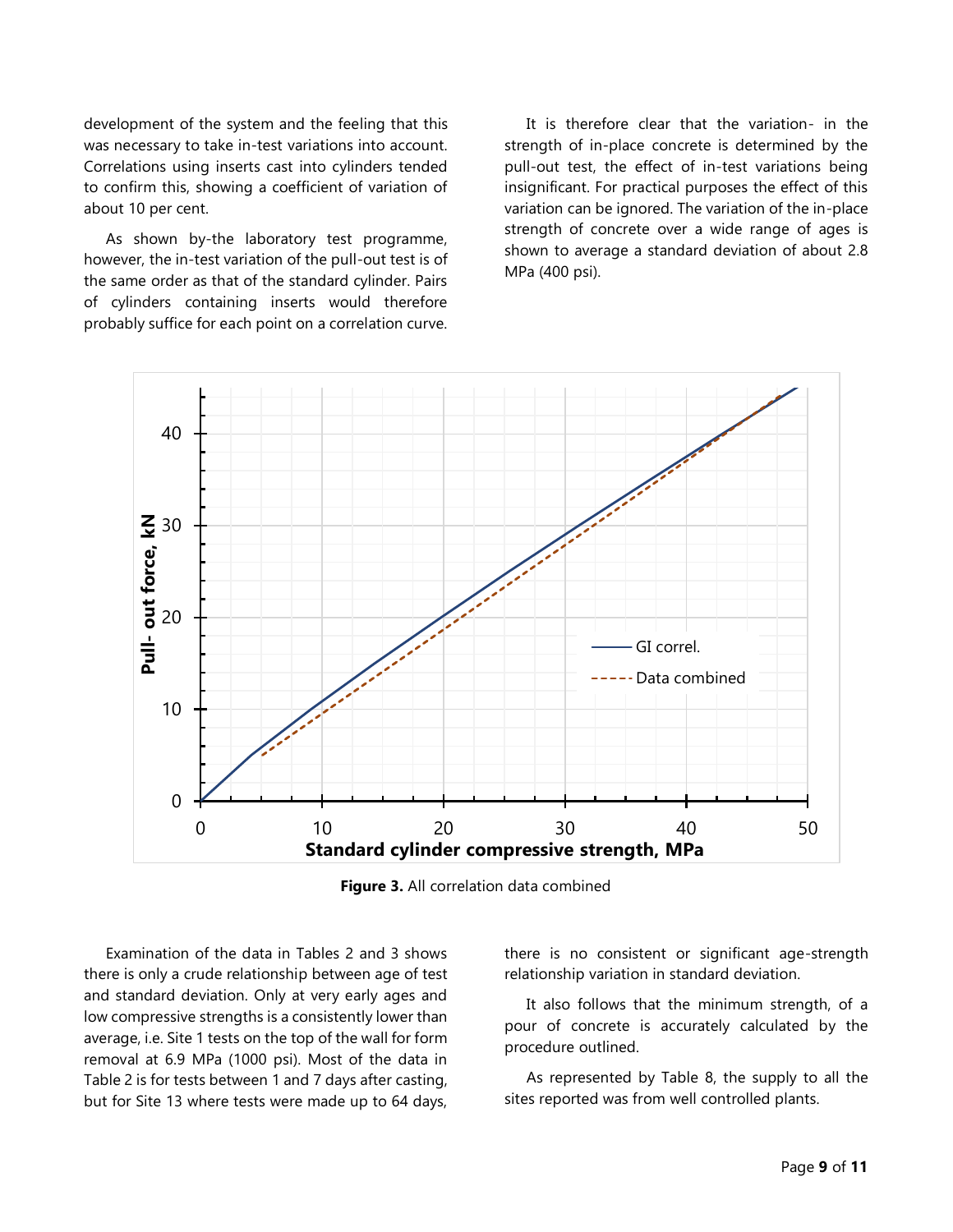It is also clear from the test data that the. location of the insert does not affect the test result. If, for instance, tests in the upper part of a slab indicate lower strength than tests in the bottom of a slab, this is because of real differences in the strength of the concrete at the test location.

### <span id="page-9-0"></span>**CONCLUSIONS**

Standard cylinders containing pull-out inserts can be used for correlating pull-out force with compressive 'strength. Specimens with a greater distance from center to edge, such as 203 mm (8 inch) cubes, might be preferable.

The relationship between pull-cut force and compressive strength should be determined for each site and for each type of concrete and aggregate size. The range of compressive strengths in a correlation test should be at least 20.7 MPa (3000 psi) and preferably more.

The relationship between compressive strength and pull-out force should be calculated by regression analysis and for each point on the curve at least two specimens comprising a pair should be tested.

The standard deviation of the in-place compressive strength of well controlled concrete is about 2.8 MPa (400 psi) and this 'does not vary significantly over a range of age up to 2 months and strengths between 6.9. and 41.4 10a (1000 psi and 6000 psi). The in-test variation of the pull-out test is low and is of the same order as the standard cylinder test.

Variations in the strength of in-place concrete can there-fore be measured and calculations of average minimum strength in a pour made to high degrees of confidence by the use-of the pull-out test method reported.

#### <span id="page-9-1"></span>**REFERENCES**

(1) Skramtajew, B.G. "Determination of strength of concrete in structures", ACI Proceedings, Vol. 34 (1938)

(2) Bloem, D.L. "Concrete strength measurements - Cores VS Cylinders", ASTM Proceedings, Vol. 65 (1965)

(3) Krenchel, H. "Lok-Strength testing of concrete, Report No. S/69", Structural Research Laboratory, Technical University of Denmark (1970)

(4) Malhotra, V.M. "Evaluation of the pull-out test to determine strength of in-situ concrete", Canada Mines Branch Report IR 72-56, November (1972)

(5) Neville, A.M. "Properties of concrete", Pitman (1972)

(6) Richard, 0. "Pull-out strength tests of concrete", Research paper, ACI, Annual meeting, Dallas, TX (1972)

(7) Sorensen, H.C. "Lok-Testing, a nondestructive concrete compression test", Structural Research Laboratory, Technical University of Denmark (1973)

(8) Brondum Nielsen, T. & Krenchel, H. "Lok-Strength testing of concrete, Report No. S/69", Structural Research Laboratory, Technical University of Denmark (1974)

(9) Kierkegaard-Hansen, P. "Lok-Strength", Nordisk Betong, Issue 3 (1975)

(10) Poulsen, P.E. "Evaluation of the strength of concrete", Report No 75:64, Part I and II, The Building Division, Danmarks Ingeniorakademi (1975)

(11) Bellander, U. "Documentation of the strength of concrete in finished structures", Swedish Research Institute for Cement and Concrete, Stockholm, Sweden (1975)

(12) Jensen, B.0 & Braestrup, M.W. "Lok-Test determine the strength of concrete", Nordisk Betong, Issue 2 (1975)

(13) Kierkegaard-Hansen & Leksoe, S. "Lok-Strength of OTbeams", Report No. 67, The National Road Laboratory, Denmark (19776)

(14) Leksoe, S. 'The influence of the individual persons on the result of casting concrete specimens", Report No. 28, The National Research Laboratory, Den-mark (1976)

(15) Leksoe, S. & Jensen, O.W. 'Testing of the strength of concrete constructions with the Lok-Test Equipment", Report No. 30, The National Road Laboratory, Denmark

(16) Bellander, U. "Concrete strength in finished structures, Part 3, Non-Destructive testing methods, Investigations in the laboratory and In-Situ", Swedish Cement and Concrete Research Institute, Stockholm, Sweden (1977)

(17) Bickley, J.A. "Consideration of creep and curing factors in the early stripping of formwork" (1977)

(18) Leksoe, S. & Jensen, O.W. 'Testing of the strength of concrete construction with Lok-Test, Technical News, Issue 7, The Danish State Railroads, Denmark (1977)

(19) Delivery Conditions and Testing Methods, No.10 "Instruction for performing strength measurements and control of in-situ concrete, standard for Lok-Testing", The National Road Laboratory, Denmark